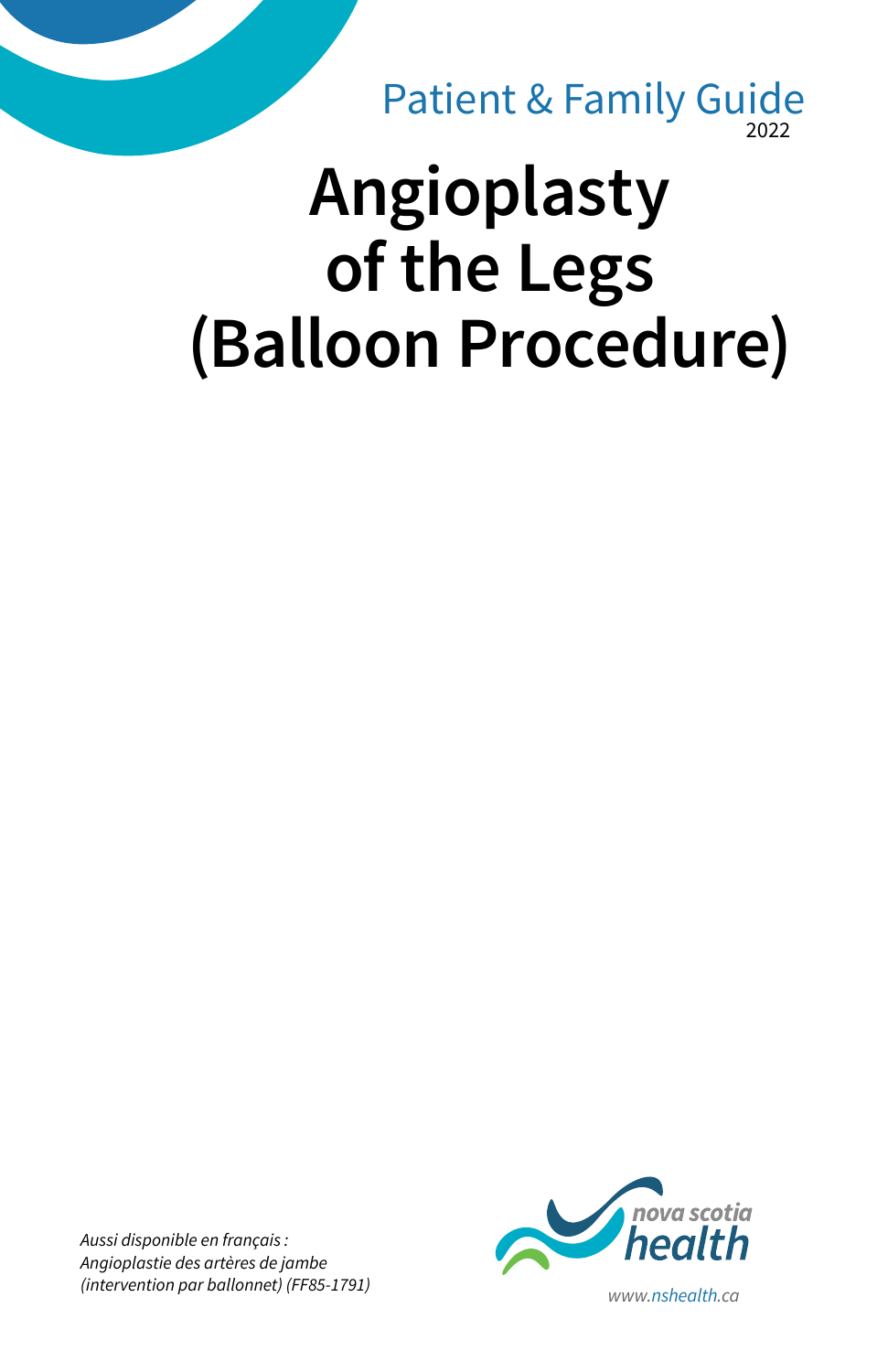## **Angioplasty of the Leg (Balloon Procedure)**

#### **What is angioplasty of the leg?**

Angioplasty of the leg (also called a balloon procedure) is a procedure done to open narrowed arteries in your leg.

It may be done to slow or stop you from having bypass surgery (surgery to help blood get past a blockage).

#### **Why do I need this procedure?**

You may need angioplasty of the leg if:

- You have severe (very bad) pain in your legs when walking that affects your quality of life and/or your ability to work. This is called claudication.
- You have gangrene (tissue death) or wounds that do not heal.
- You have pain even when you are resting.
- You are at risk of losing your leg because of less blood flow.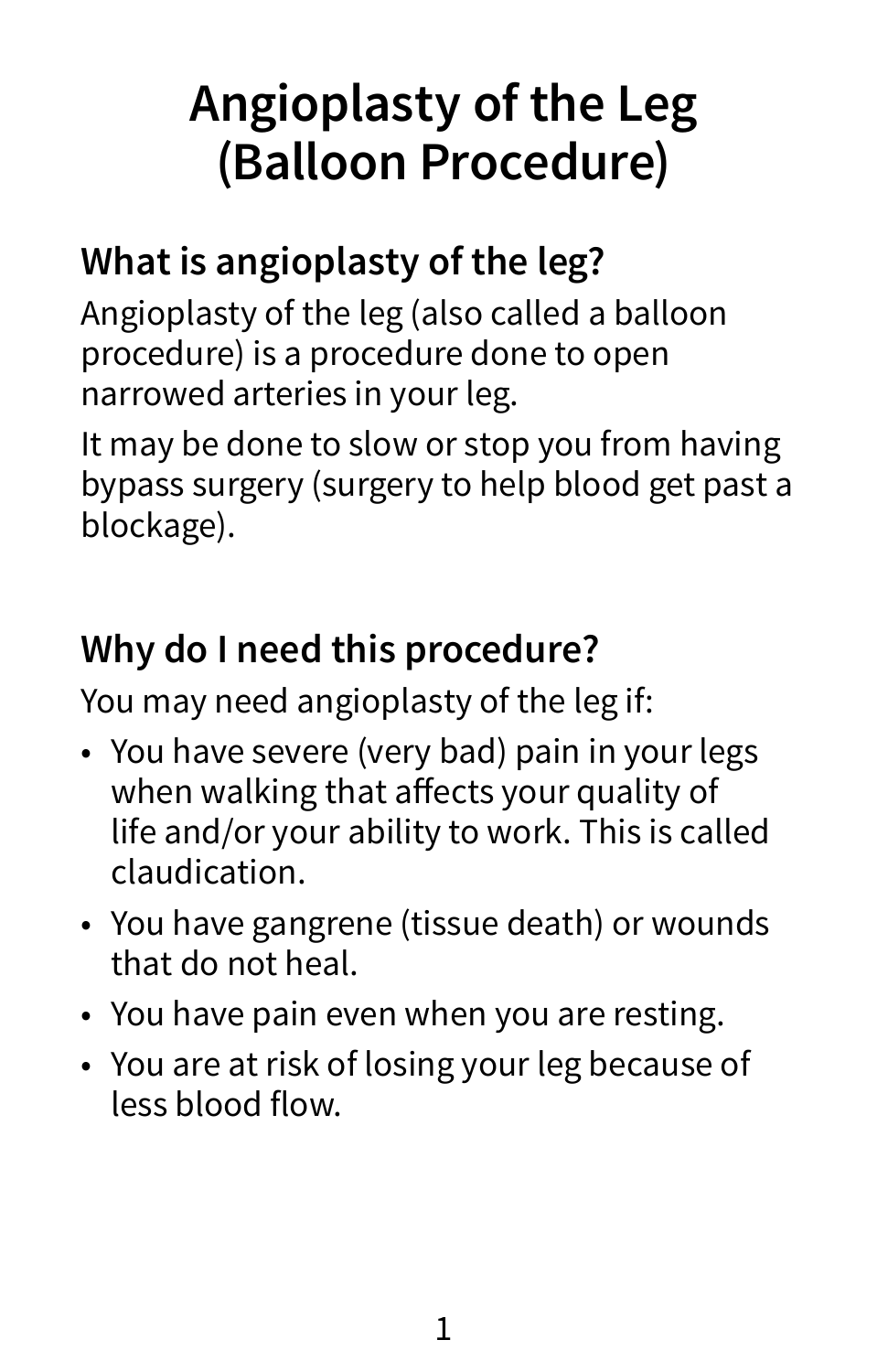#### **How is angioplasty of the leg done?**

- A catheter (flexible tube) is passed through an artery in your leg. The tube has a small balloon on the tip.
- The tube is placed into the narrowed artery. Dye is injected into the tube and pictures are taken of the artery. Then the balloon is blown up several times. This makes a bigger opening inside the artery and improves blood flow to your leg.
- Your doctor may then put a stent in the artery.

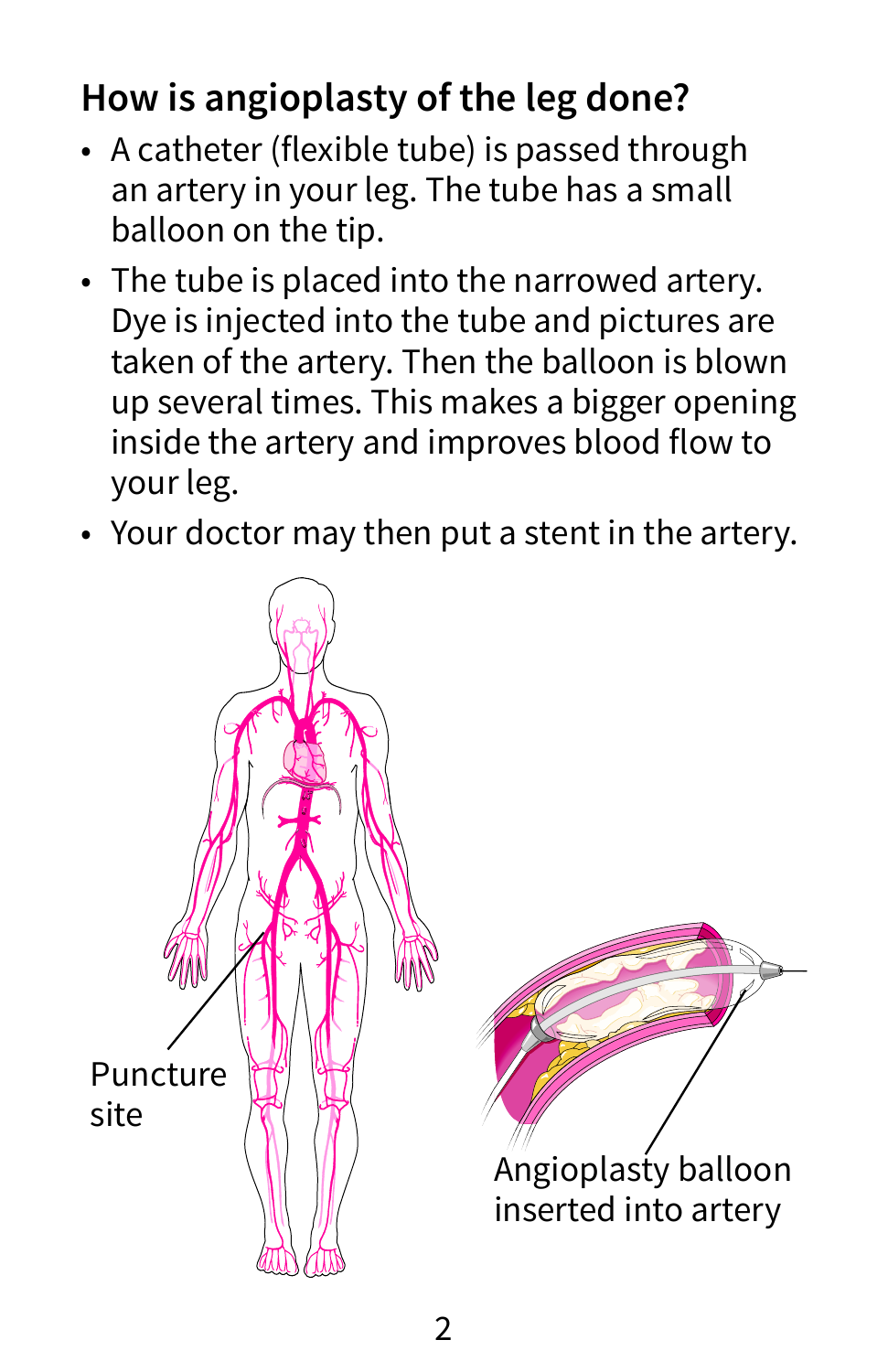#### **What is a stent?**

A stent is a wire mesh tube. It holds the artery open and prevents it from getting narrowed again.

A stent is permanent (stays in place for the rest of your life). Your doctor will decide if a stent is right for you.



### **Are there any risks with this procedure?**

Your doctor will talk with you about the risks of this procedure. Risks may include:

- $\rightarrow$  Bleeding at the puncture site that could cause a bruise and/or a lump
- › Damage to the artery
- $\rightarrow$  A chance that you may need another angioplasty of the leg, bypass surgery, or an amputation (loss of limb) if the procedure does not open the blockage
- › A small risk of kidney problems because of the dye used to see the artery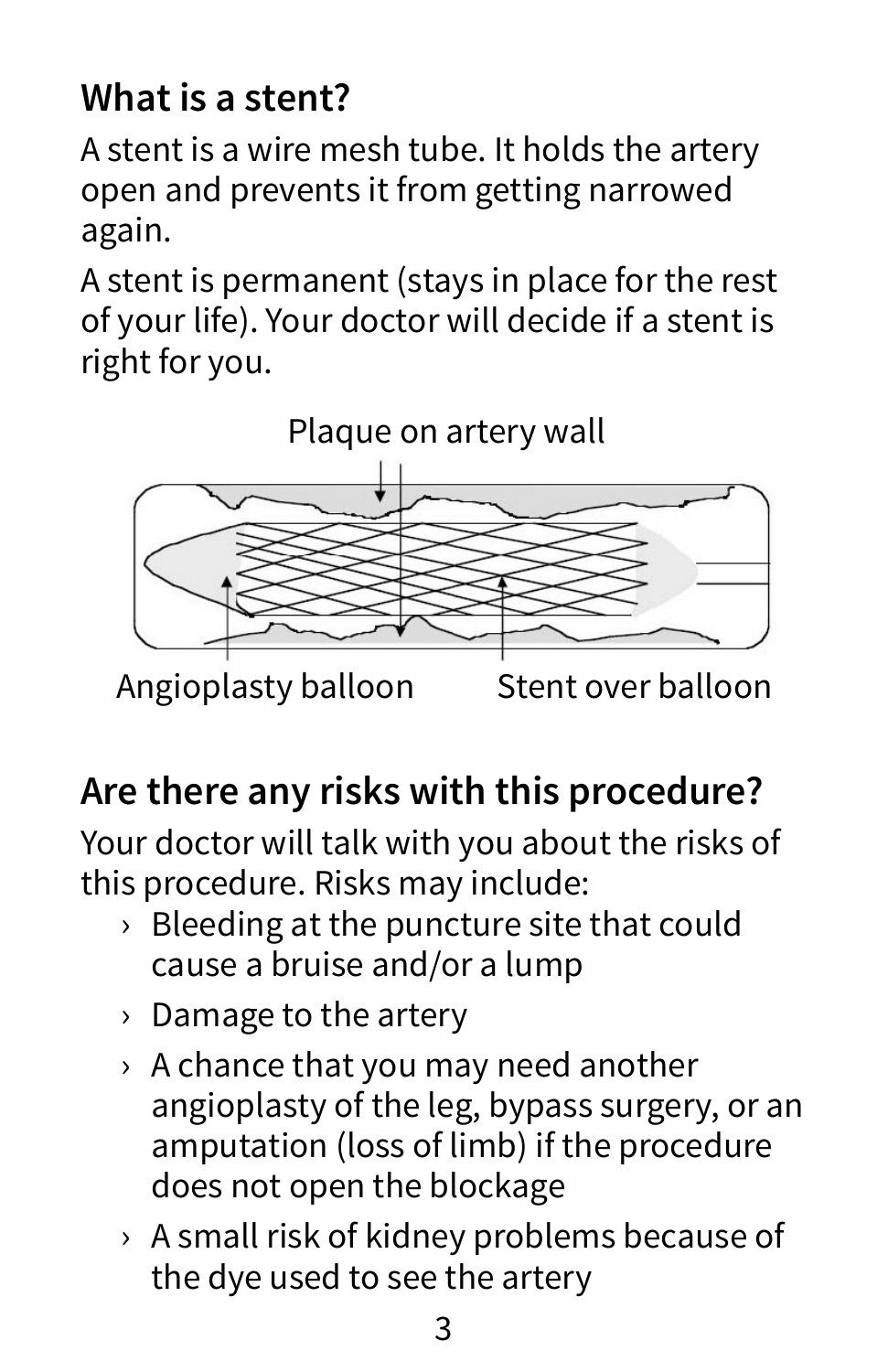#### **How long will I be in the hospital?**

This procedure can be done as an inpatient or as an outpatient. Your doctor will decide what is best for you.

#### **Before your procedure**

- **Do not eat or drink after midnight on the night before your procedure**.
- In the morning, you may take your usual medication(s) with a small sip of water.

#### **After your procedure**

After the procedure, you must stay in bed for up to 4 hours. This will help to avoid bleeding and give the puncture site time to heal.

#### **While you are on bedrest:**

- Lie flat on your back.
- **Do not** lift your head off the pillow. You may turn your head from side to side.
- **Do not** put your elbows above your shoulders or your arms behind your head.
- **Do not** cross or bend your legs.
- **Do not** stretch (like reaching for things on your bedside table).
- The head of your bed may be raised 30 degrees.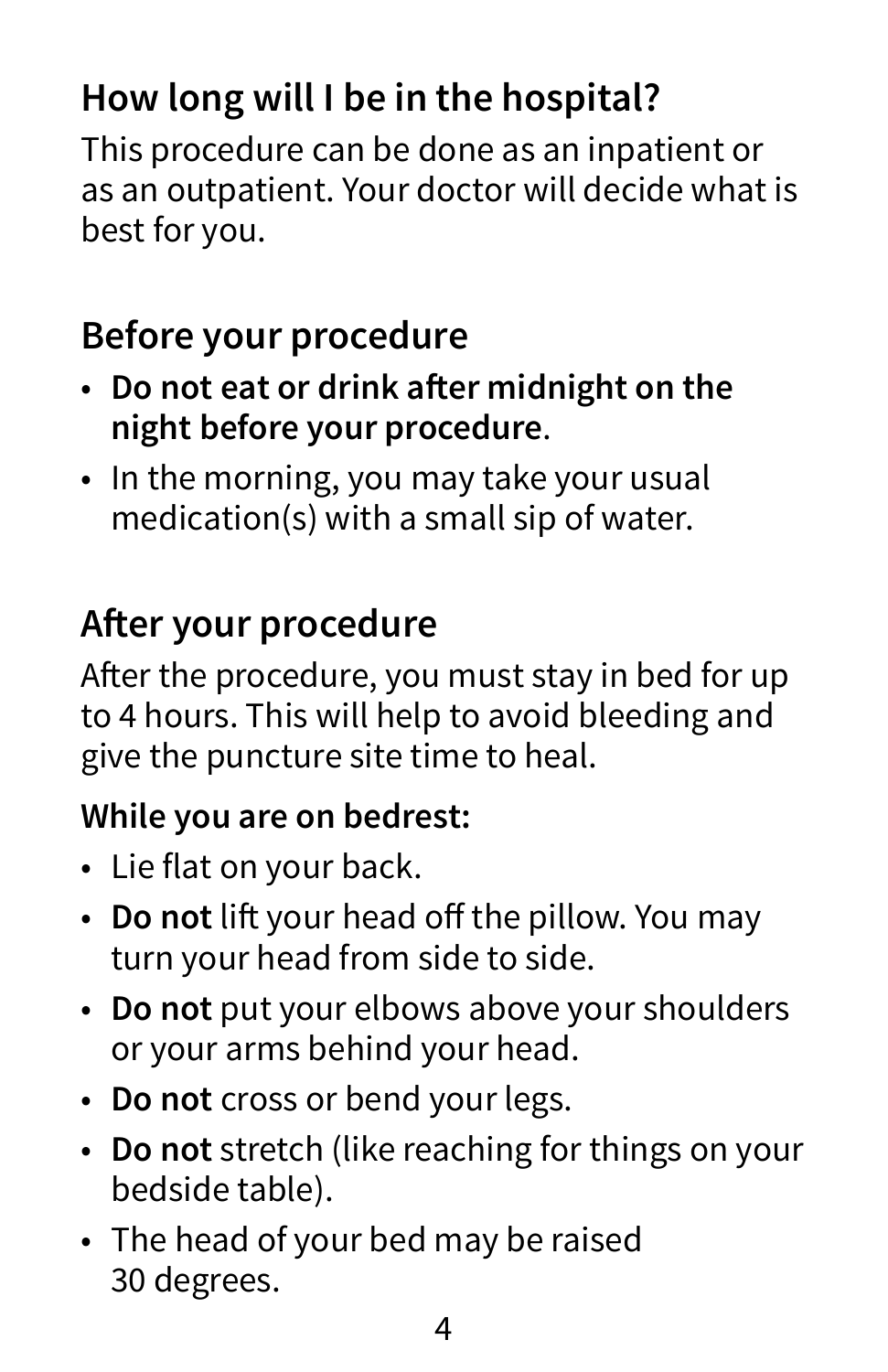#### **What can I do if I have back pain from lying flat?**

If your back starts to hurt, please tell your nurse. They may be able to help you by changing your position and/or giving you pain medication.

#### **How will I pee when I am on bedrest?**

You will need to use a urinal (bottle) or bedpan. If you are having problems with this, please talk with your nurse.

#### **When will my intravenous (IV) tube be taken out?**

Your doctor will decide when you no longer need an IV.

#### **Activity**

- It may take about 1 to 2 weeks to recover after this procedure.
- Plan to take it easy for the first 1 to 2 days, before going back to your usual activities.
- **Do not** drive if you are taking pain medication.
- **Do not** drive if you have pain in your groin.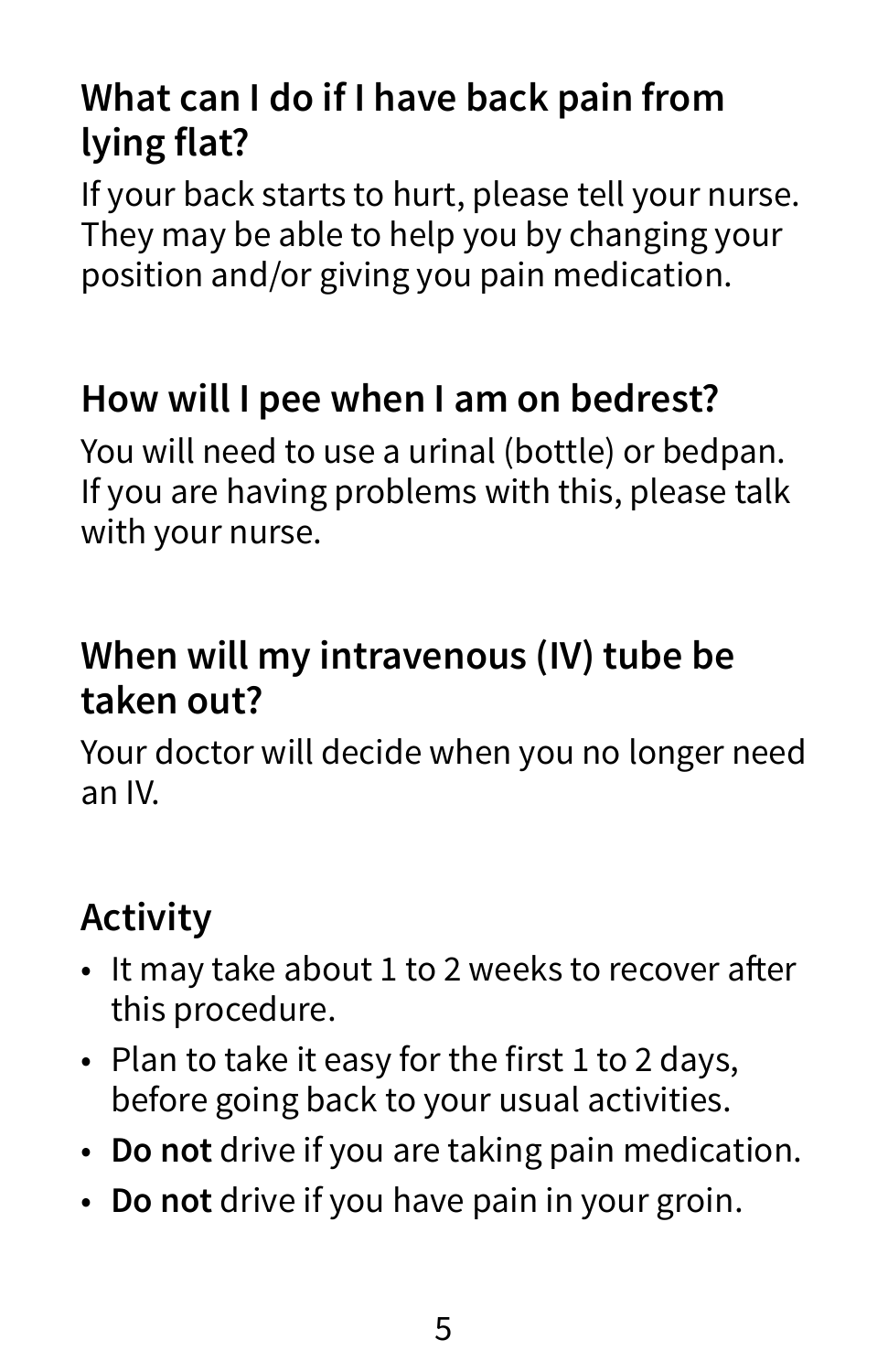#### **Discomfort**

- You may have some swelling in your leg. This is caused by having more blood flowing to your leg.
- **If you have swelling**:
	- › Raise your leg above the level of your heart for 20 to 30 minutes several times during the day. The swelling will go away over time.
- You may feel pain at the puncture site. This will go away over time. **If the pain gets worse, call your surgeon's office. If you cannot reach your surgeon, go to the nearest Emergency Department right away.**
- You may have a bruise and/or a lump at the puncture site. This will go away over time.

**If the lump gets bigger when you are home OR** 

**if there is bleeding from the puncture site:**

- **Press gently on the site with your hand and go to the nearest Emergency Department right away**.
- **Do not drive yourself.**